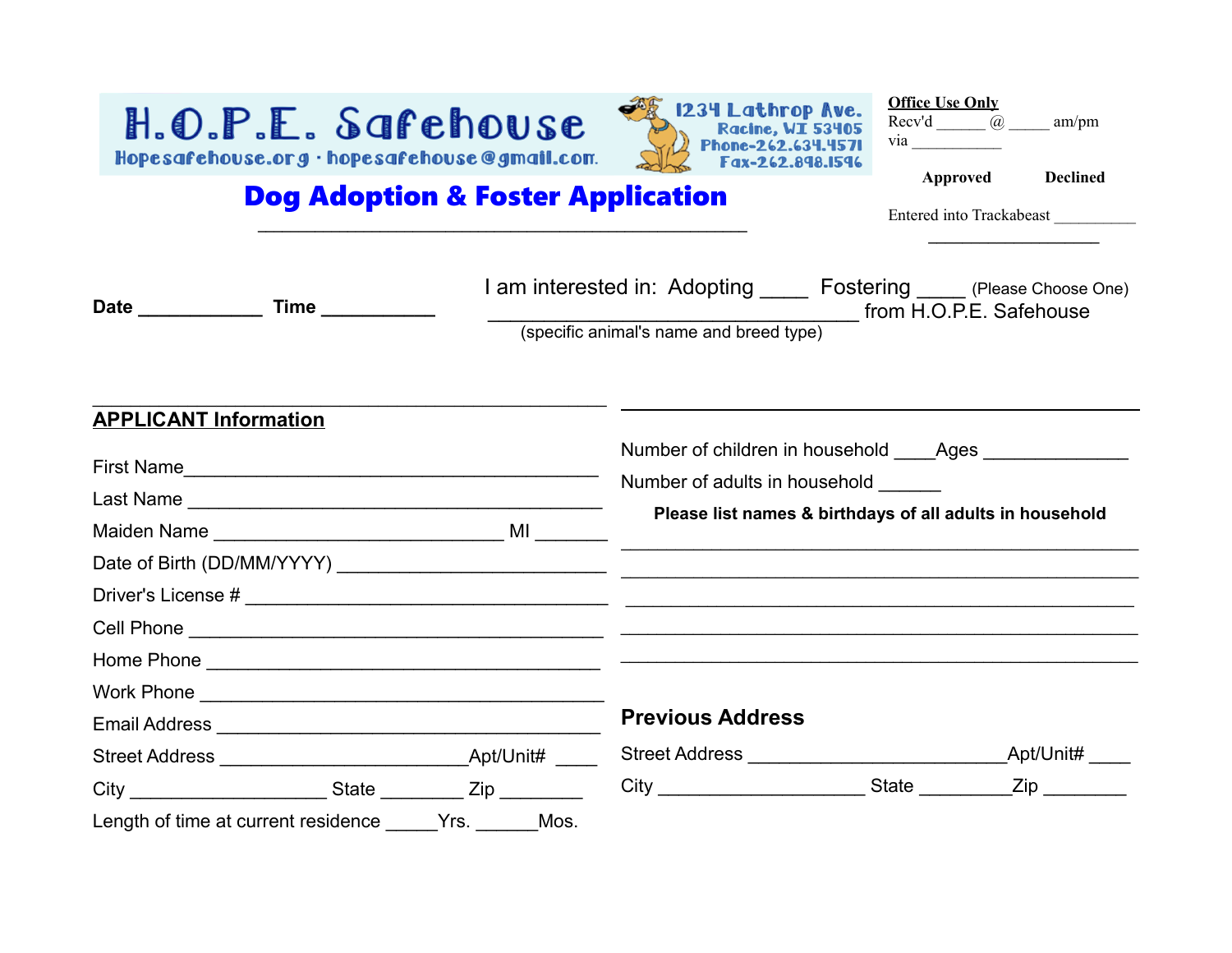

#### **Employment**

### **CO-APPLICANT Information**

|                                                     |  | Hours worked per week ______________ Shift __________ Relationship with APPLICANT _______________________                                                                                                                            |  |  |  |  |
|-----------------------------------------------------|--|--------------------------------------------------------------------------------------------------------------------------------------------------------------------------------------------------------------------------------------|--|--|--|--|
| Employed here for ______ years and ________ months. |  |                                                                                                                                                                                                                                      |  |  |  |  |
|                                                     |  |                                                                                                                                                                                                                                      |  |  |  |  |
|                                                     |  |                                                                                                                                                                                                                                      |  |  |  |  |
|                                                     |  |                                                                                                                                                                                                                                      |  |  |  |  |
|                                                     |  |                                                                                                                                                                                                                                      |  |  |  |  |
|                                                     |  | Email Address <b>Committee Contract Contract Contract Contract Contract Contract Contract Contract Contract Contract Contract Contract Contract Contract Contract Contract Contract Contract Contract Contract Contract Contract</b> |  |  |  |  |
|                                                     |  |                                                                                                                                                                                                                                      |  |  |  |  |
|                                                     |  |                                                                                                                                                                                                                                      |  |  |  |  |
|                                                     |  |                                                                                                                                                                                                                                      |  |  |  |  |
|                                                     |  | Employed here for ______ years and ________ months.                                                                                                                                                                                  |  |  |  |  |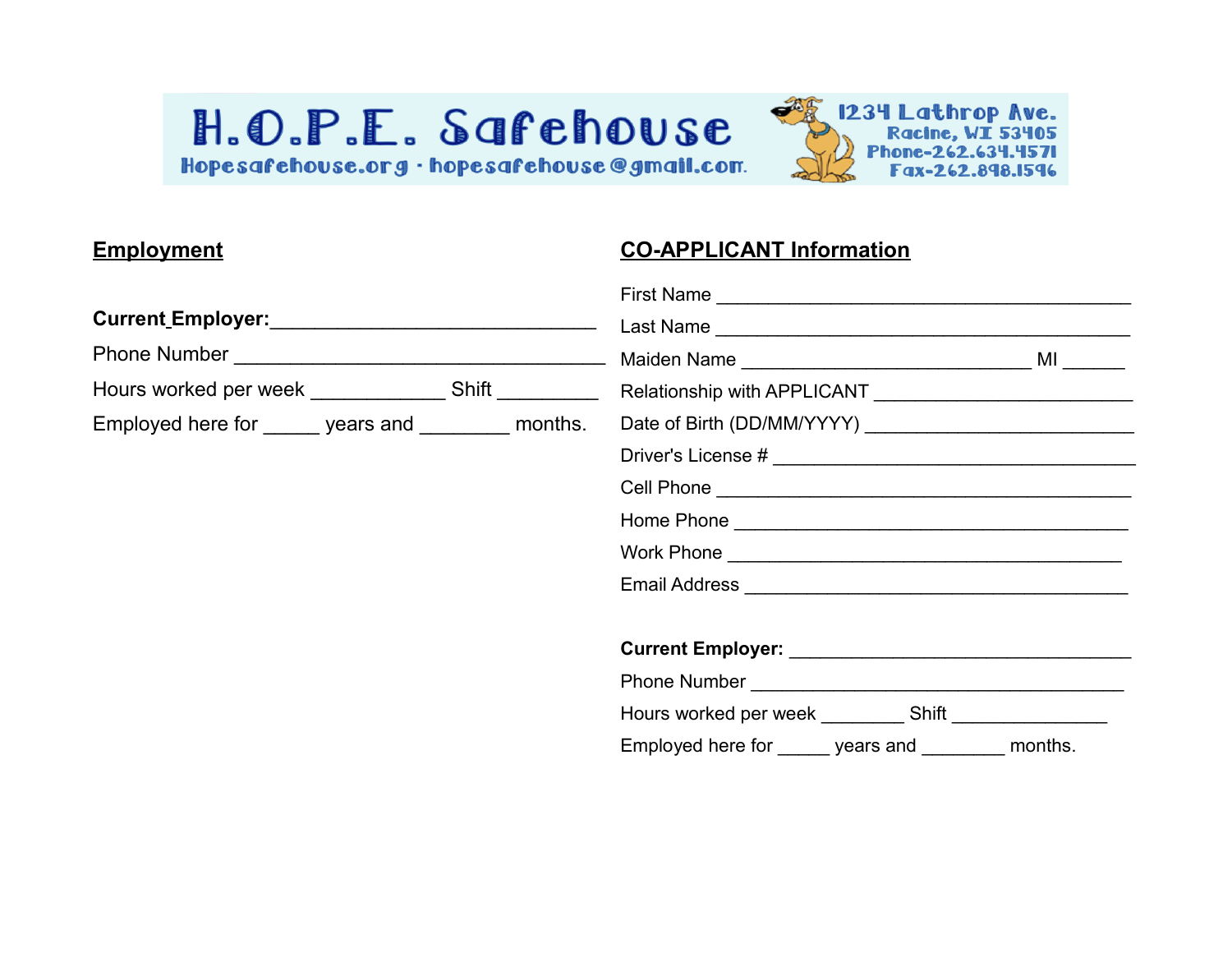

| Please answer the following questions:                                            |            |           | (Circle answer)                                                                                                                    |  |  |  |
|-----------------------------------------------------------------------------------|------------|-----------|------------------------------------------------------------------------------------------------------------------------------------|--|--|--|
| How long will the dog be left alone<br>on a daily basis? ________________________ |            |           | Where will the dog be kept during the day?<br>Crate / Basement / Loose in house / Loose in yard / Penned outdoors /                |  |  |  |
| Who will be responsibly for feeding, training,<br>and vet care                    |            |           | Fenced outdoors / Tied outdoors / Other (Please explain):                                                                          |  |  |  |
|                                                                                   |            |           | Where will the dog be kept at night?                                                                                               |  |  |  |
| Does anyone go home for lunch?                                                    | <b>YES</b> | <b>NO</b> | Crate / Basement / Loose in house / Loose in yard / Penned outdoors /                                                              |  |  |  |
| Do you have an outside run?                                                       | <b>YES</b> | <b>NO</b> | Fenced outdoors / Tied outdoors / Other (Please explain):                                                                          |  |  |  |
| Do you have a fenced in yard?                                                     | <b>YES</b> | <b>NO</b> |                                                                                                                                    |  |  |  |
| Do you have a dog house?                                                          | <b>YES</b> | <b>NO</b> | Where will the dog be kept when gone?                                                                                              |  |  |  |
| Do you have a training crate?                                                     | <b>YES</b> | <b>NO</b> | Crate / Basement / Loose in house / Loose in yard / Penned outdoors /<br>Fenced outdoors / Tied outdoors / Other (Please explain): |  |  |  |
| Do you have a tie out for the dog?                                                | <b>YES</b> | <b>NO</b> |                                                                                                                                    |  |  |  |
| Do you have allergies to pets?                                                    | <b>YES</b> | <b>NO</b> | Where will the dog be kept during bad weather?                                                                                     |  |  |  |
| Will this be your first dog?                                                      | <b>YES</b> | <b>NO</b> | Crate / Basement / Loose in house / Loose in yard / Penned outdoors /                                                              |  |  |  |
| Have you been to dog training classes?                                            | <b>YES</b> | <b>NO</b> | Fenced outdoors / Tied outdoors / Other (Please explain):                                                                          |  |  |  |
| Would you be willing to go if mandated?                                           | <b>YES</b> | <b>NO</b> |                                                                                                                                    |  |  |  |
| Have you ever had to get rid of a pet?                                            | <b>YES</b> | <b>NO</b> |                                                                                                                                    |  |  |  |
| If yes, please explain:                                                           |            |           |                                                                                                                                    |  |  |  |
|                                                                                   |            |           |                                                                                                                                    |  |  |  |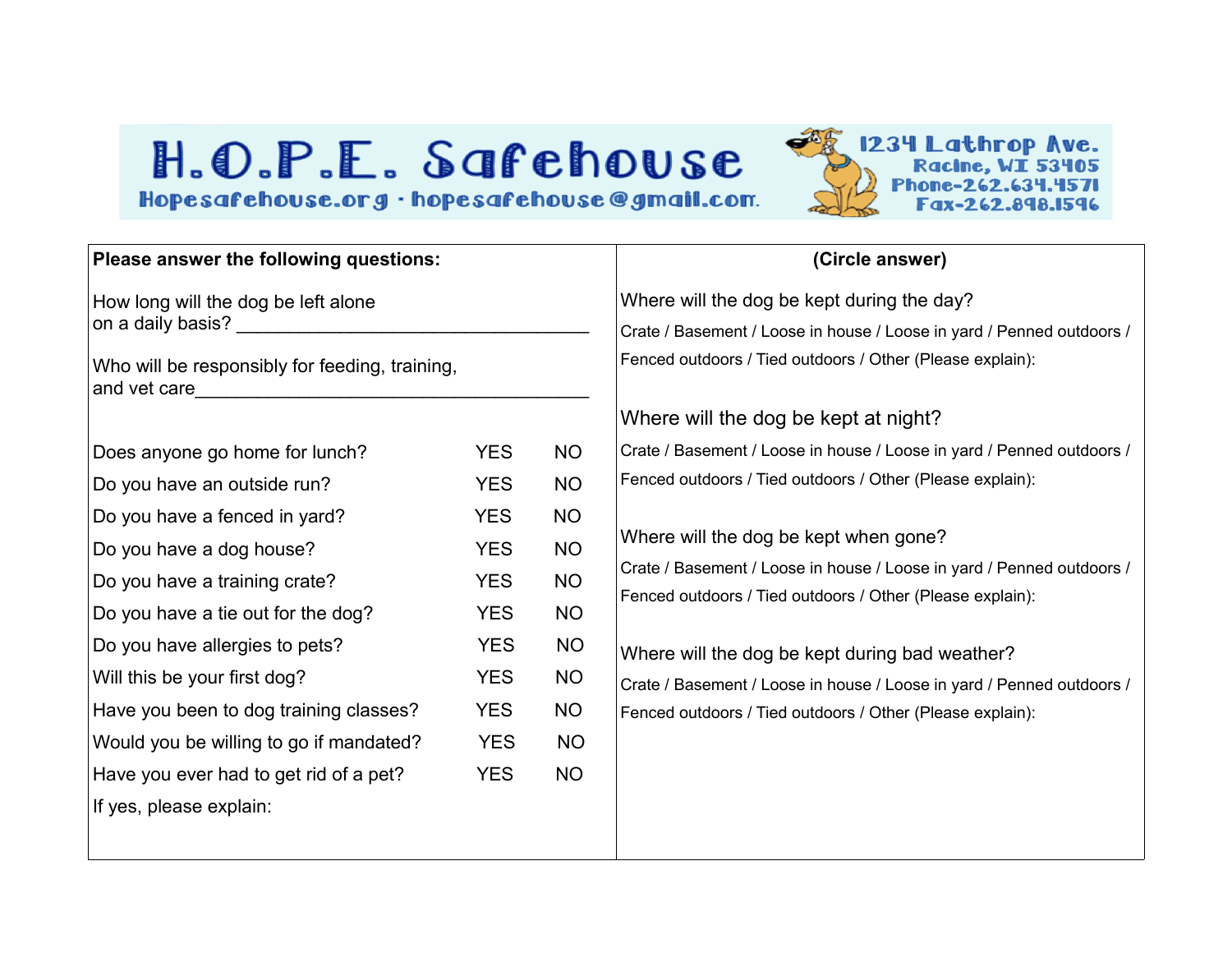

#### **\*\*Please contact your vet clinics and release your pet's records to us \*\***

**Current Pets (List only canines and felines) Write "None" if you currently have no pets**

| <b>Pet Type</b><br>(Circle one) |     | <b>Name</b> | <b>Breed</b> | Age | Length of<br>ownership | <b>Mainly Kept</b><br>Inside or<br>Outside?<br>(Circle one) | <b>Vet Clinic Used</b> | <b>Clinic City</b><br>& Phone<br><b>Number</b> |
|---------------------------------|-----|-------------|--------------|-----|------------------------|-------------------------------------------------------------|------------------------|------------------------------------------------|
| Dog                             | Cat |             |              |     |                        | In or Out                                                   |                        |                                                |
| Dog                             | Cat |             |              |     |                        | In or Out                                                   |                        |                                                |
| Dog                             | Cat |             |              |     |                        | In or Out                                                   |                        |                                                |
| Dog                             | Cat |             |              |     |                        | In or Out                                                   |                        |                                                |

**Past Pets (List all pets owened in the last 10 years. Write "None if you have had no pets in the last 10 years.** 

| <b>Pet Type</b><br>(Circle one) |     | <b>Name</b> | <b>Breed</b> | Age | Length of<br>ownership | <b>Mainly Kept</b><br>Inside or<br>Outside?<br>(Circle one) | <b>Vet Clinic Used</b> | <b>Clinic City</b><br>& Phone<br><b>Number</b> |
|---------------------------------|-----|-------------|--------------|-----|------------------------|-------------------------------------------------------------|------------------------|------------------------------------------------|
| Dog                             | Cat |             |              |     |                        | In or Out                                                   |                        |                                                |
| Dog                             | Cat |             |              |     |                        | In or Out                                                   |                        |                                                |
| Dog                             | Cat |             |              |     |                        | In or Out                                                   |                        |                                                |
| Dog                             | Cat |             |              |     |                        | In or Out                                                   |                        |                                                |